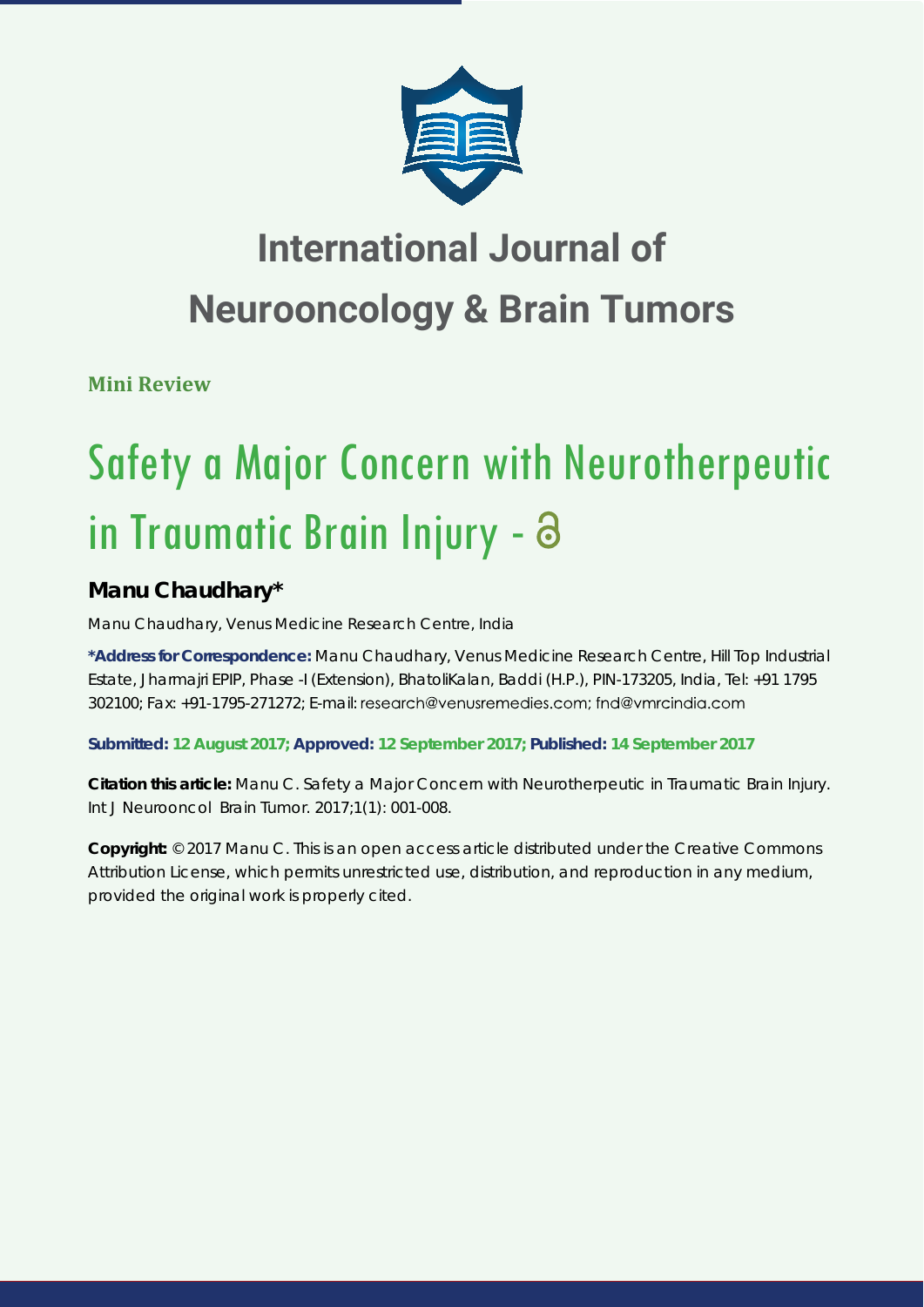#### **INTRODUCTION**

Neurotol, a R&D product from Venus Medicine Research Centre in glass bottle for IV infusion in case of trauma, brain injury, neurological surgeries and in management of ICP. One of the major challenge associated with these indications is neurotoxic side effects resulting in sequalaes which turn out be more or equally serious complications even after the trauma is cured. Neurotol offers enhanced safety and efficacy over market competitor products in case of glycerol based neurotherapeutics in a clinical set up. The formulation of Neurotol contains mainly 3 ingredients viz. Mannitol, glycerol and a chemical vector RD011.

Glycerol is one of the most widely used active ingredient for parenteral (IV) administration for treatment of brain oedema of ischemic, toxic, metabolic and inflammatory origin. Glycerine alone as infusion has been used in many countries and in India Glycerol (10%) with Mannitol (10%) is approved for IV infusion by DCGI for Cerebral oedema management in Cerebral Infarction, Intracerebral Hemorrhage, Head Injury, Subdural hematoma, Brain tumor, Encephalitis, Meningitis. The same composition is being sold by Venus under brand name Neurotol. Glycerol when used in 1.2 g/kg body weight reduces cerebral oedema. Glycerol and Mannitol alone or in combination can be used for ICP management. Mannitol and glycerol, two sugars with good osmotic diuretic properties are used to maintain the osmotic pressure in the cranium. Mannitol when used in dose of 1.5-2 g/kg body weight, reduces raised Intra Cranial Pressure (ICP) within 30 - 60 minutes and is used to treat cerebral oedema [1]. However, the addition of glycerol to mannitol avoids rebound oedema likely to be observed with plain mannitol when administered. This provides a strong rationale for the combination of mannitol with glycerol for the management of increased intracranial pressure and cerebral oedema [1]. We confirm that Glycerol infusion is readily used product in various countries and contains glycerol as an active ingredient with therapeutic category "osmotic diuretic" and thereby reduces intra cranial pressure and also prevents rebound hypertension as occurs with mannitol alone.

Cerebral Edema (CE) is a dangerous life-threatening condition where the brain's water content rises and lead to increased intracranial pressure. CE may develop as a result of an inflammatory reaction and is a prominent feature of cerebral trauma, massive cerebral infarction, hemorrhages, abscess, tumor, allergy, sepsis and hypoxia [2,3]. The treatment of CE is complex and currently there is no effective clinical treatment for this medical emergency. Brain is protected by a hard and inflexible skull so has very little space to expand. Hence CE may lead to reduced oxygen supply to brain cells and can even lead to death. Brain edema is an important feature of brain tumors and often contributes to neurologic dysfunction and impaired quality of life [4,5].

Morbidity and mortality have remained high despite improvements in our understanding of pathophysiological mechanisms associated with CE and more effective treatment is required. An "ideal" agent for the treatment of CE would be one that would selectively mobilize and /or stop the formation of edema fluid with a fast onset and prolonged duration of action, and with minimal side effects.

Mannitol is the most widely researched and commonly used osmotic agent for CE. However the exact mechanisms of action remains undefined. Osmotic and hemodynamic effects are the main proposed mechanisms for the Mannitol in this intricacy [6,7]. However, use of Mannitol in reducing Intracranial Pressure (ICP) is not risk free. Previous reports suggests possibility of aggravated edema after prolonged administration of Mannitol. Glycerol, another osmotic agent provides a therapeutic alternative and has been found to exert beneficial effects in controlling ICP in edema and other pathological conditions. Previous studies suggest that "rebound phenomenon" after administration of glycerol solution may be less prominent, because it is metabolized intra cellular. Further, Glycerol may improve ischemic brain energy metabolism as evident from available literature [8,9].

A combination product of Mannitol and Glycerol has been developed with the primary objective of avoiding "rebound edema" associated with monotherapy of Mannitol. Combination product also enhances the diffusion of water from cerebrospinal fluid back into systemic circulation by elevating the osmolality of the plasma. Main mechanisms that may be responsible for this protective effect include redistribution of cerebral and regional cerebral blood volume and reduction in focal cerebral edema. Apart from this Glycerol (10%) also provides an alternative source of energy either by directly metabolized by the brain or indirectly via enhancing lipogenesis, if glucose is lacking [10,11].

#### **RATIONALE FOR PHARMACEUTICAL DE-VELOPMENT**

Glycerol based parenterals are one of the most widely used in clinical practice for the treatment of brain oedema of ischemic, toxic, metabolic and inflammatory origin. Mannitol and glycerol, two sugars with good osmotic diuretic properties are used to maintain the osmotic pressure in the cranium. Mannitol when used in dose of 1.5 -2 g/kg body weight, reduces raised Intra Cranial Pressure (ICP) within 30-60 minutes and is used to treat cerebral oedema [1]. Glycerol when used in 1.2 g/kg body weight reduces cerebral oedema. Either Glycerol or mannitol can be administered individually by parenteral route. Individual formulations are readily available in the market. However the addition of glycerol to mannitol avoids rebound oedema likely to be observed with plain mannitol when administered. This provides a strong rationale for the combination of mannitol with glycerol for the management of increased intracranial pressure and cerebral oedema [1].

RD 011, an excipient with proven reduction of vascular instability, lessening hypoxic damage, and protection against cytokine or excitatory amino acid damage, has been used to develop this formulation. The excipient has membrane stabilizing properties which is of utmost importance in case of neuroprotection. The pathophysiology of ischemic brain injury and Traumatic Brain Injury (TBI) involves a number of mechanisms (Figure 1) leading to neuronal injury, including excitotoxicity, free radical damage, inflammation, necrosis, and apoptosis. Brain injury also triggers auto-protective mechanisms, including the up-regulation of antiinflammatory cytokines and endogenous antioxidants. Secondary brain damage following severe head injury is considered to be a major cause for poor outcome. Hence, there is a great need for neuroprotective therapies.

Categories of drugs tested for Neuroprotective effect for traumatic brain injury (4):

- 1. Anti-inflammatory agents
- 2. Anti-oxidants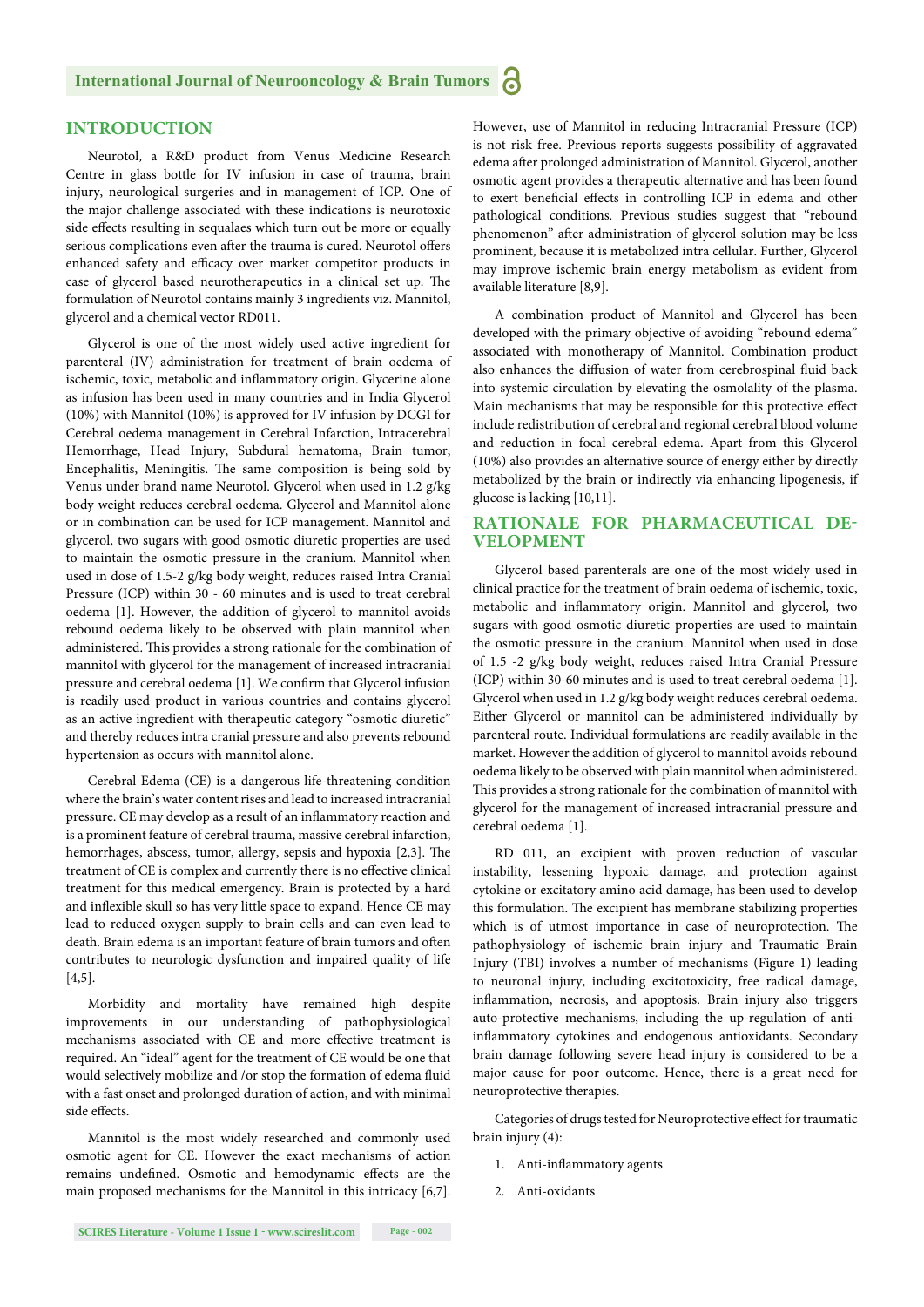#### **International Journal of Neurooncology & Brain Tumors**

- 3. Apoptosis inhibitor
- 4. Bradykinin antagonist
- 5. Ion-channel blockers (calcium)
- 6. Necrosis inhibitor
- 7. Neurotrophic factor- For example nerve growth factor, brain derived neurotrophic factor
- 8. NMDA receptor antagonist and others

Understanding the current research, an agent with multiple effect is more likely to provide effective neuroprotection and repair than one operating primarily on a single, or a small number of, injury mechanisms.

To address the current unmet need, VMRC has come out with a magnesium based chemical vector RD011. It acts by several mechanism that covers most of the ideal mechanism by which neuroprotection is proved to be achieved by preclinical and clinical studies.

#### **Ideal Properties of Chemical Vector**

- Increase regional cerebral blood flow to ischemic brain areas and prevents secondary ischemic attack [5-8].
- Non-specific antagonism of all sub-types of voltage sensitive calcium channel. Block N-Type and L-Type calcium channels, prevents cellular calcium entry through N-Methyl -D-aspartate receptor channels, reduces calcium induced mitochodrial dysfunction [6-12].
- Non-competitive blockade of the NMDA subclass of glutamate receptor [13].
- Glutamate release inhibition [14].
- Enhanced recovery of cellular energy metabolism after ischemia [2].
- Has potent anticonstrictor effects against relevant mediators including endothelin-1, angiotensin-II, [15] prostaglandin F2 alpha, Serotonin, [16] and excitatory amino acids [17].
- Stimulates neurogenesis [18].
- Anti- apoptotic, anti-oxidant [19] (superoxide dismutase and glutathione peroxidase) [20]
- Up regulation of Brain-Derived Neurotrophic Factor (BDNF) [20,21]

As per our in-house data:

- Chemical vector has Increased malondialdehyde, MMP-9 (Matrix metallo-protenase), and GSH (glutathione) levels.
- Decrease in Xanthine oxidase, adenylate kinase and MDA (malondialdehyde)
- Decreased brain water level
- 28 days sub- acute toxicity data

#### **Neuroprotective Effect**

Neurotol provides a better neuroprotective effect in comparison to other marketed products. A number of neuropathological processes are linked with glutamate excitotoxicity and oxidative stress that lead

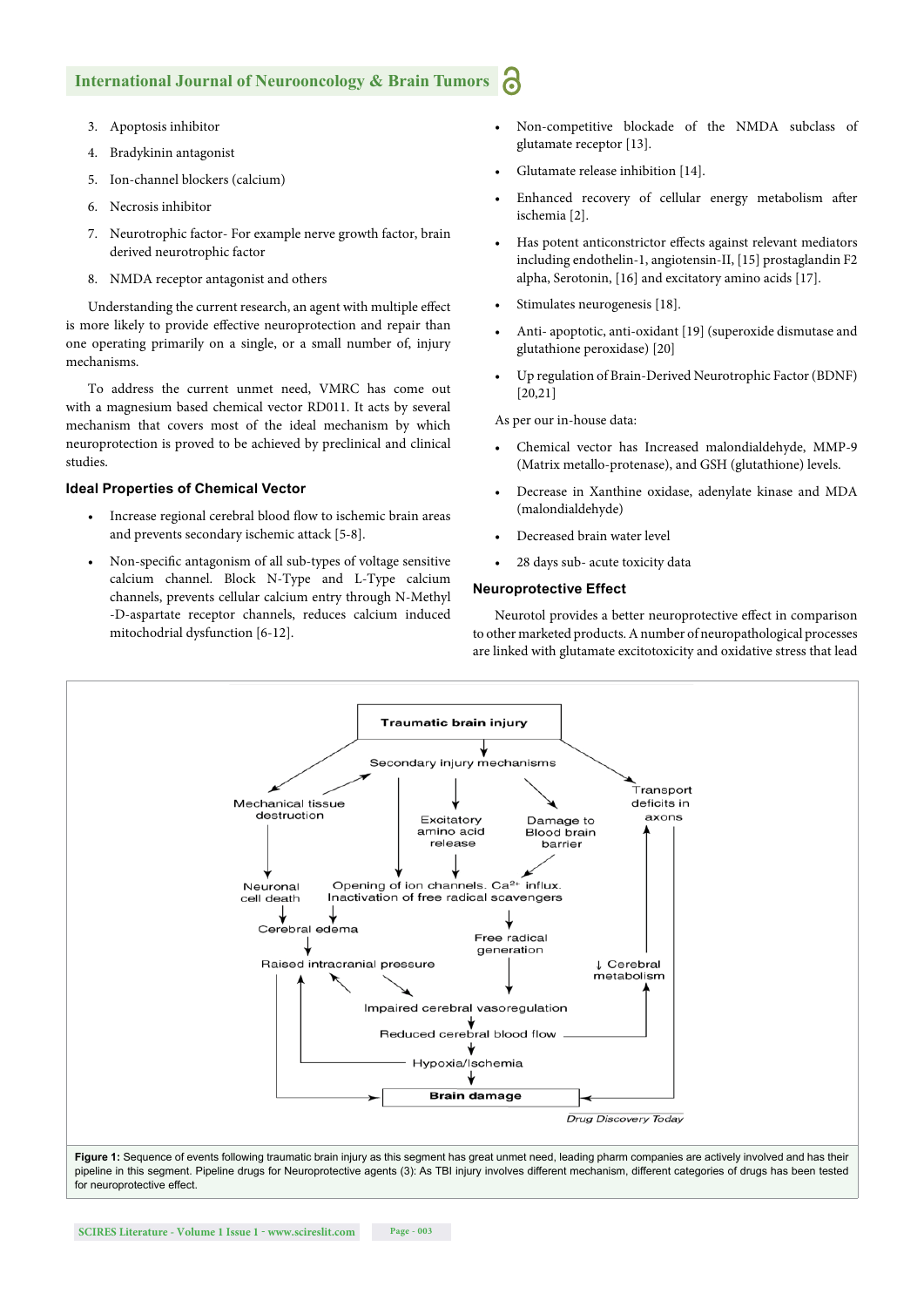#### Competitive environment

|                            |                                                               | Development stage (trial                    |                                                                         |
|----------------------------|---------------------------------------------------------------|---------------------------------------------|-------------------------------------------------------------------------|
| Drugs or approaches        | Company group                                                 | name)                                       | <b>Mechanism of action</b>                                              |
| Nimodipine                 | Baver                                                         | HIT <sub>4</sub>                            | Calcium channel blocker                                                 |
| SNX-111                    | Neurox/Parke Davis                                            | I/II (terminated due to high<br>m ortality) | N-type calcium channel blocker                                          |
| Corticosteroids            | Pharmacia/Upjohn, Pfizer                                      | CRASH                                       | Anti oxidative effect                                                   |
| Darbepoetin alfa           | Amgen                                                         |                                             | Erythropoiesis and neuroprotection                                      |
| Dexanabinol                | Pharmos                                                       | ш                                           | NMDA receptor antagonist                                                |
| Recombinant factor VIIa    | NovoSeven                                                     |                                             | Haemostatic effect                                                      |
| Methy Iphenidate (Ritalin) | Novartis                                                      |                                             | Dopamine antagonist                                                     |
| A mantad in e              | Banner Pharmacaps                                             |                                             | Dopaminergic agonist                                                    |
| Anatibant                  | Solvay                                                        |                                             | Bradykinin B2 antagonist                                                |
| Progesterone               | Emory University Investigational Drug II (ProTECT)<br>Service |                                             | Multiple effects (anti-inflammatory, anti-oxidative,<br>anti-apoptotic) |
| Rosuvastatin(Crestor)      | AstraZeneca                                                   |                                             | β-hydroxy-β-methylglutaryl coenzyme A reductase<br>inhibitor            |
| <b>EPO</b>                 | Amgen                                                         | ш                                           | Erythropoiesis and neuroprotection                                      |



to neuronal damage and death. Glutamate is believed to be a major excitatory neurotransmitter involved in various functions including learning, memory and motor function of brain. Additionally, it is involved in neuronal tissue damage during cerebral ischemic hypoxia caused by accumulation of excess glutamate in the central nervous system [20-22]. Till date, two pathways for glutamate toxicity have been described: first is receptor mediated which involves activation of glutamatergic receptors and second is oxidative pathway, which includes disturbances of redox homeostasis of the cell [23]. The excess glutamate leads to excessive activation of glutamate receptors and is believed to play a role in the pathophysiology of many diseases [24]. Excess levels of glutamate allow the  $Ca2+$  influx into the cytosol. Excess calcium in the cytosol of the cell triggers the activation of glutamate receptors through ionotropic N-Methyl- D- Aspartate (NMDA) receptors as well as kinases including Ca2+/calmodulindependent kinases (CaMK), Mitogen Activated Protein Kinases (MAP), which causes changes in neuronal structure and function [25,26]. Glutamate receptor activation also stimulates an increase in mitochondrial respiration (electron transport) to generate the ATP necessary to drive the activity of ion-motive ATPase's that restore ion gradients across cellular membranes [24]. Mitochondrial Ca2+ uptake and increased mitochondrial respiration can result in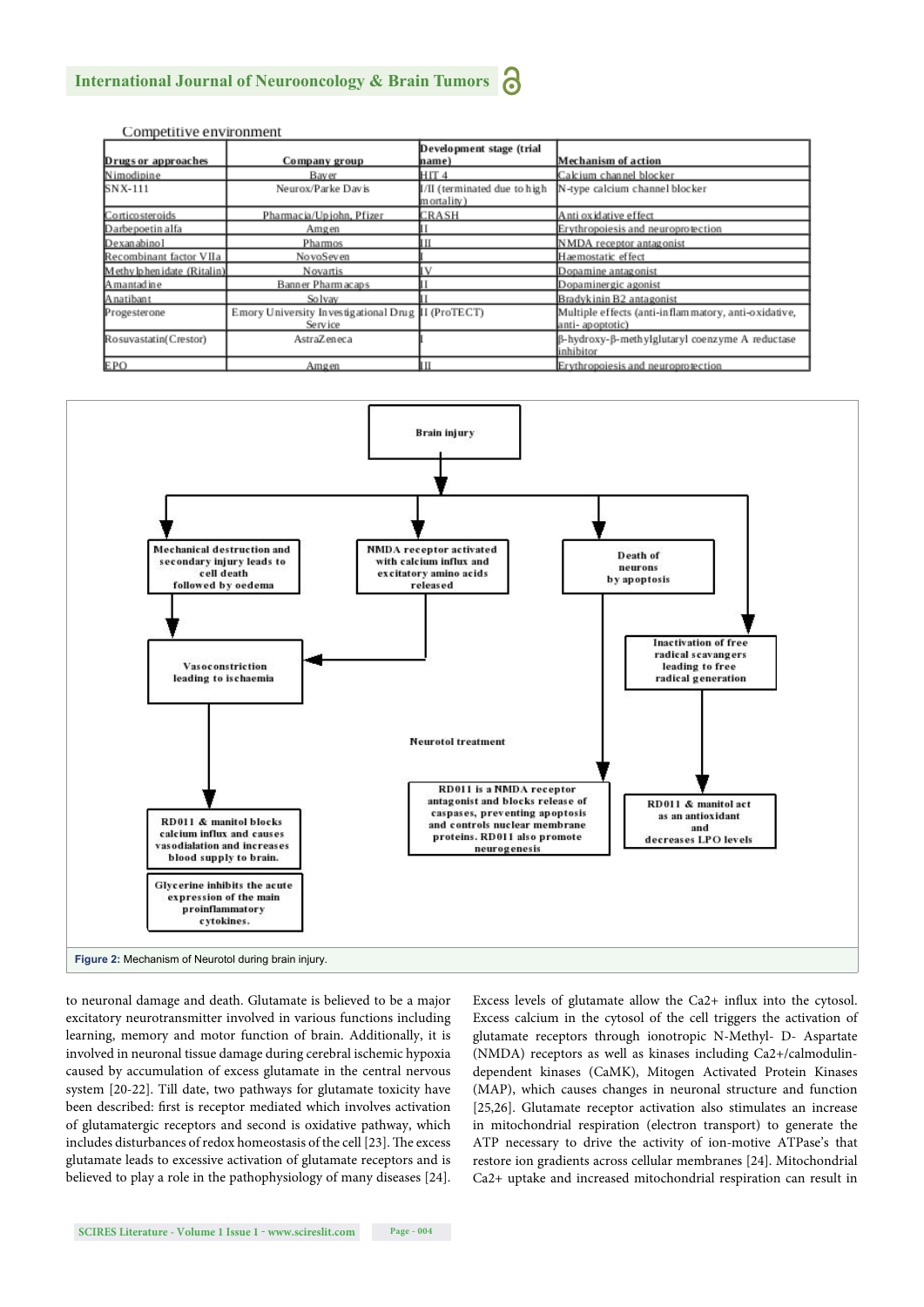production of damaging free radical superoxide anion [25]. These free radicals interact with the neuron's membrane structures, including nuclear, mitochondrial and cellular membranes that trigger neuronal cell death, a process called excitotoxicity [26]. An increasing number of reports have shown that reactive oxygen species (ROS) provoked by glutamate-linked oxidative stress are involved in brain injury [24]. ROS leads to oxidative stress which is involved in numerous neuropathological disorders such as ischemic stroke, Traumatic Brain Injury (TBI), depression, Alzheimer's disease, Parkinson's disease [27-29]. Neuronal injury is also associated with a decline in both total and free brain magnesium concentrations that could persist over several days. The neuroprotective efficacy of magnesium has been attributed to a variety of the effects of this molecule on patho-physiological mechanisms during and after cerebral ischemia, vasodilatation, inhibition of the NMDA Enhanced receptor and anticonvulsant properties [30].

Over 30 years, mannitol has been used clinically as an osmotherapeutic drug on brain injury which protects the brain by reducing blood viscosity [31,32]. Despite its neuroprotective action, it is associated with the "rebound phenomenon" [33]. Glycerol is another agent that has been used in the treatment of brain oedema caused by ischaemia or trauma [34]. Apart from its hypertonic nature it also act as a free radical scavenger, antioxidant and activator of plasma prostaglandin resulting in vasodilation [31,32,35].

Magnesium salt based RD011 typically provides its neuroprotective activity by four different mechanisms viz.

- 1. Hemodynamic stability.
- 2. Prevention of excitement injuries and neuronal stabilization (membrane stabilization properties).
- 3. Antioxidant properties.
- 4. Anti-inflammatory properties.

Thus, the use of RD011 has a definitive edge in terms of better safety and efficacy with added neuroprotection. Hippocampus, a major component of human brain plays an important role in learning and memory [36]. It has been reported that hippocampus is the most sensitive to various neurological insults such as hypoxia–ischemia, seizure and prolonged stress [37]. Despite the clinical importance of neuronal injury, currently there are no effective medicines to combat diseases caused by glutamate excitotoxic cascade.

Therefore, RD 011 is added to provide a neuroprotective effect to neurotol which clearly provides an edge over the competitors [38].

In another study [39], glycerol based parenteral neurotherapeutics in glass and plastic containers were tested for leachables and extractable. Leachables and extractables are one of the most common sources of contamination in injectables. The amount of these contaminants may increase to toxic levels in case of glyerol based parenteral dosage forms used in neurotherapeutics. Glycerol, a plasticizer, softens the core plastic material and thus the number and amount of leachables increase. Three different glycerol based marketed injectable formulations, two available in plastic [Polypropylene (PP)/ Low Density Poly Ethylene (LDPE)] and the other in glass container, were kept under stress and accelerated stability testing and subjected to various tests including Gas Chromatography-Mass Spectroscopy (GC-MS) to study the type and amount of leachable. Several new leached out toxic components were identified in case of plastic (PP and LDPE) container and none in case of glass container. Presence of Bisphenol A at a concentration more than 12 times higher/bottle compared to the recommended Maximum Allowable Dose Level (MADL) and di butyl phthalate another highly toxic compound at a concentration 2.7 times higher/bottle than tolerable daily intake decided by National Toxicology Programmed are alarming findings. In vivo animal studies confirmed the neuro and endocrine disruptive potential of these impurities as well as hepatotoxicity due to oxidative stress. Thus it is concluded that Neurotol in glass container is a much safer option than those that are packed in plastic container.

#### **Clinical Efficacy Data**

A retrospective study was carried out in a tertiary care hospital in India on 108 patients between January 2013 to November 2014. The patients were administered with either fixed dose combination of Mannitol 10% + Glycerol 10% or Mannitol (20%). Among these, 54 clinically cured patients, 30 were considered in the study, while the rest were excluded from the study. Demographic characters like gender, age, weight and height patients were recorded. The vital signs like pulse, temperature and BP were also recorded

A total 30 subjects included were divided in 2 treatment arms of 15 patients each. Each treatment arm received either Neurotol FDC of Mannitol 10% + Glycerol 10% or Mannitol (20%) (50-200 g, 250 - 1000 ml) by intravenous (i.v) route. Treatment therapy was decided according to disease therapy by the concerned physician.

Patients in the age group of 18-70 years were included in the study. Patients were selected, on the basis of sustained elevated intracranial pressure of more than 20 mmHg for more than 10 min. Patients who had preexisting renal abnormalities or serum creatinine levels greater than or equal to 2.0 mg/dl were excluded. Patients were also excluded if they had leakage or drainage of cerebral fluid, unstable respiratory and haemodynamic conditions.

Data collected and evaluated included patient initials, age, weight, height, gender, pulse rate, respiratory rate, blood pressure, body temperature. The efficacy of treatments was assessed by measured GCS (Glasgow Coma Scale) score and intracranial pressure changes. GCS provides a reliable, objective way of recording the conscious state of a person. The scale evaluates 3 (eye, verbal and motor) responses. In this study sum of values were considered. The lowest possible GCS (the sum) is 3 represents deep coma or death, while the highest is 15 (fully awake person). ICP is the pressure inside the skull and thus in the brain tissue and Cerebrospinal Fluid (CSF). In this study 20 mm Hg was considered the upper limit of normal ICP. Adverse events that occurred during the observational period were collected regardless of causality to the drug. The presence/absence of ADR onset after the start of treatment, name of the ADR, date of onset, seriousness, progress, medication taken for the ADR, outcome, and date of outcome, drug-event relationship, and suspected concomitant medication were evaluated for all ADRs.

Table 1 represents demographic parameters of the study. A total of 30 patients were enrolled in the retrospective study. 15 patients were in each treatment arm. Mean age of patients was 59.71 + 8.957 and 54.11  $\pm$  10.555 in Neurotol FDC of Mannitol + Glycerol and Mannitol treatment arms respectively. All other baseline characteristics (geneder, height, weight, pulse rate, respiratory rate and blood pressure) are summarized in table 1. Subjects were similar across both groups with respect to these characteristics.

#### **DISCUSSION**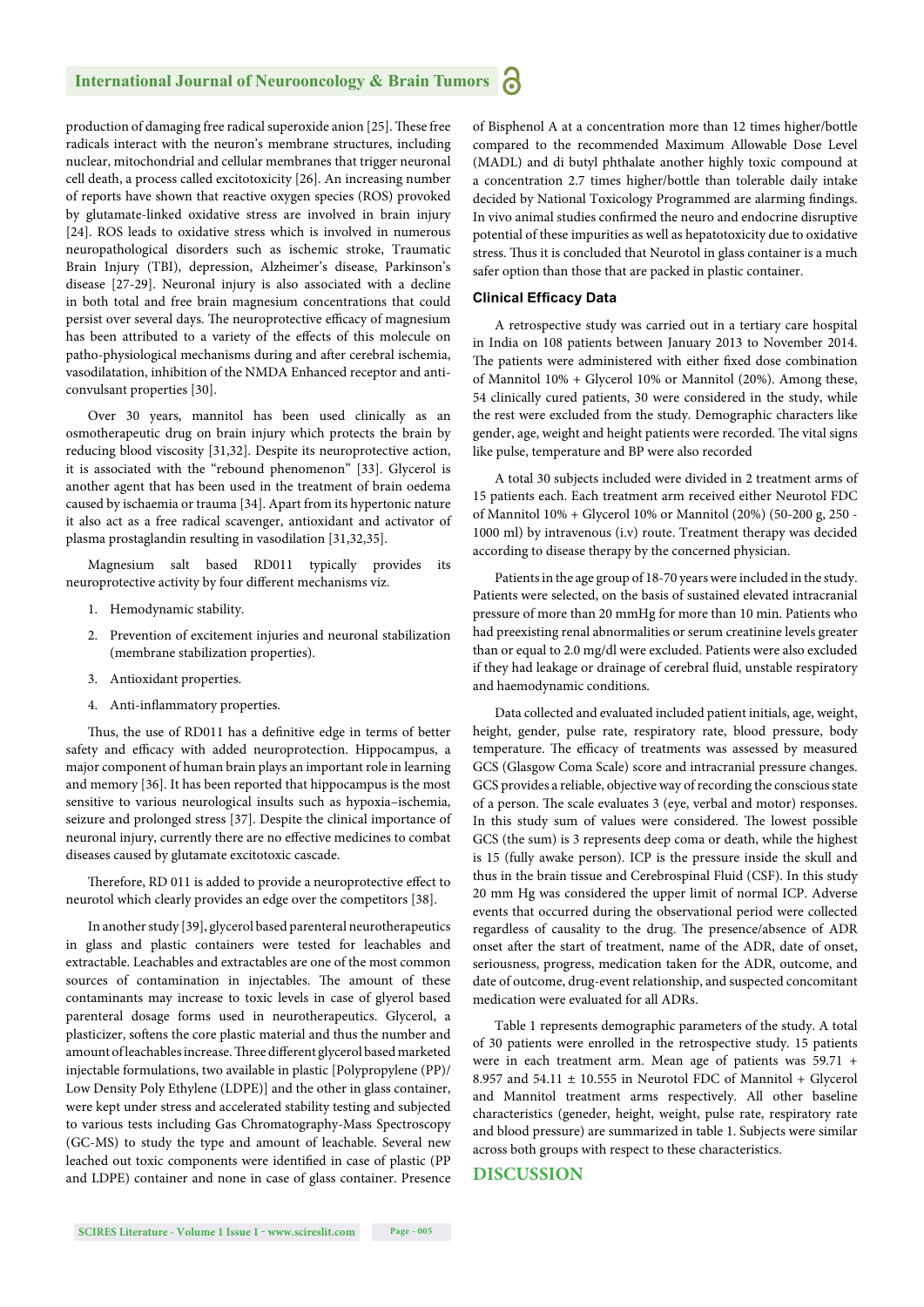#### **International Journal of Neurooncology & Brain Tumors**

A combination product of Mannitol and Glycerol was developed indigenously for the treatment of CE. Mannitol is in use for CE since long time back. Clinical data demonstrates that Mannitol an osmotic agent reduces ICP and helps in clearing extra fluid from brain back to systemic circulation [40]. However, chances of 'rebound edema' limits its therapeutic utility [33]. Further prolonged administration of Mannitol may results in electrolyte imbalance and requires close supervision for the development of cardiopulmonary complications in addition to neurological assessment [41]. Present study compares the safety, tolerability and efficacy of this new Neurotol (Mannitol +  $Glycerol + RD 011$ ) with Mannitol in CE patients. The most important finding of this study was that Neurotol displayed better safety and efficacy profile than Mannitol alone therapy.

Efficacy evaluation was carried out by the determination of GCS score and ICP measurement. GCS is a reliable and objective way of recording the conscious state of a person. GCS provides a score in the range of 3-15 and patients with scores of 3-8 are considered to be in the state of coma [42]. In our study treatment with Neurotol FDC (Mannitol + Glycerol) increased GCS score significantly ( $p < 0.001$ ) from  $10.07 \pm 1.223$  to  $14.67 \pm 0.488$  indicating a favorable clinical outcome with the treatment. Treatment with Mannitol increased GCS score but it was not significant ( $p > 0.05$ ) from baseline values. Cruz et al [43]. Reported that high dose of Mannitol improves GCS score.

Raised intracranial pressure is the prominent feature of CE [44]. In this study treatment with both Neurotol and Mannitol significantly (*p* < 0.001 and *p* < 0.05) decreased ICP values. However the reduction effect was more prominent in the Mannitol treated group. The addition of Glycerol to Mannitol provides additional beneficial effects in controlling ICP in edema by providing better osmotic diuretic properties. Previous reports suggests that 10% Glycerol provide an alternative source of energy and may improve ischemic brain energy

|                                                         | and Mannitol administered patients |                          | <b>Table 1:</b> Demographic data (mean $\pm$ SD) of Neurotol FDC (Mannitol $+$ Glycerol) |                          |
|---------------------------------------------------------|------------------------------------|--------------------------|------------------------------------------------------------------------------------------|--------------------------|
| Parameters                                              | Neurotol (N=15)                    |                          | Mannitol (N=15)                                                                          |                          |
|                                                         | Screening                          | Completion of<br>therapy | Screening                                                                                | Completion of<br>therapy |
| Age                                                     | $59.71 \pm 8.957$                  |                          | $54.11 \pm 10.555$                                                                       |                          |
| Gender                                                  | Male: 8: Female: 7                 |                          | Male: 10; Female: 5                                                                      |                          |
| Height (cm)                                             | $171.64 \pm 8.186$                 |                          | 160.67 ± 10.358                                                                          |                          |
| Weight(kg)                                              | 70.36 ± 17.809                     | 71.90 ± 15.751           | $66.11 \pm 9.443$                                                                        | $64.83 \pm 9.420$        |
| Pulse Rate                                              | $63.86 \pm 9.654$                  | $61.80 \pm 6.957$        | 67.22 ± 11.502                                                                           | 63.56 ±10.945            |
| Respiratory<br>Rate                                     | $21.43 \pm 2.766$                  | $23.78 \pm 2.906$        | $21.67 \pm 2.679$                                                                        | $20.89 \pm 1.711$        |
| Blood<br>pressure                                       |                                    |                          |                                                                                          |                          |
| <b>Systolic Blood</b><br>pressure<br>(mm/Hg)            | 157.86 ± 16.723                    | $154.00 \pm$<br>15.055   | 158.89 ± 20.260                                                                          | 155.00±21.213            |
| <b>Diastolic</b><br><b>Blood</b><br>pressure<br>(mm/Hg) | $87.14 \pm 10.690$                 | $82.00 + 6.325$          | $85.56 \pm 7.838$                                                                        | $81.39 \pm 7.823$        |
| Body<br>Temperature<br>$(^{\circ}C)$<br>~~~             | $99.01 \pm 0.256$                  | $99.00 \pm 0.00$         | $98.67 \pm 1.311$<br>The present beauting OOO come in Margariel FDO of Magazital         | $98.64 \pm 1.338$        |

**GCS Score:** The mean baseline GCS score in Neurotol FDC of Mannitol + Glycerol arm was 10.07 ± 1.223 which increased to 14.67±0.488 upon the completion of therapy (Table 2). The increased GCS score was statistically significant ( $p < 0.001$ ) as compared to baseline value. The mea

n baseline GCS score in Mannitol arm was 9.40 ± 1.242 which raised to 10.73 ± 1.624 upon the completion of therapy however statistical analysis revealed no significant difference.

**Table 2:** GCS score value of Neurotol FDC (Mannitol + Glycerol) and Mannitol during screening and after completion of therapy

|              | Neurotol  |            | Mannitol  |            |
|--------------|-----------|------------|-----------|------------|
|              | Screening | Completion | Screening | Completion |
| N            | 15        | 15         | 15        | 15         |
| Mean         | 10.07     | 14.67      | 9.40      | 10.73      |
| Median       | 10        | 15.00      | 10.00     | 11         |
| S. Deviation | 1.223     | 0.488      | 1.242     | 1.624      |
| Minimum      | 8         | 14         | 7         | 7          |
| Maximum      | 12        | 15         | 11        | 13         |

**Intracranial pressure (ICP) measurement:** In Neurotol FDC (Mannitol + Glycerol) arm the mean baseline value of ICP measurement was found to be  $21.73 \pm 1.831$  which decreased significantly ( $p < 0.001$ ) to 10.13  $\pm$  1.06 upon the completion of therapy (Table 3). However in Mannitol arm the mean baseline value of ICP measurement was  $23.0 \pm 1.773$  which significantly ( $p < 0.05$ ) reduced to  $18.13 \pm 2.10$ 

**Table 3:** Intracranial pressure measurement before and after treatment of Neurotol FDC (Mannitol + Glycerol) and Mannitol

|              | Neurotol  |            | Mannitol  |            |
|--------------|-----------|------------|-----------|------------|
|              | Screening | Completion | Screening | Completion |
| N            | 15        | 15         | 15        | 15         |
| Mean         | 21.73     | 10.13      | 23        | 18.13      |
| Median       | 21.00     | 10         | 23        | 18         |
| S. Deviation | 1.831     | 1.060      | 1.773     | 2.1        |
| Minimum      | 18        | 8          | 20        | 15         |
| Maximum      | 25        | 12         | 26        | 23         |

**Clinical Response to the therapy [Neurotol FDC (Mannitol + Glycerol)**  vs Mannitol]: In Neurotol FDC (Mannitol + Glycerol) arm, out of 15 subjects enrolled in the study 14 (93%) were clinically cured and 1 subject (7%) was improved on the treatment. While in Mannitol arm, 10 subjects (67%) were clinically cured, 3 subjects (20%) were improved and 2 (13%) subjects were considered as failure to the therapy.

| <b>Table 4:</b> Clinical response of Neurotol FDC (Mannitol + Glycerol) and Mannitol |                         |                         |  |
|--------------------------------------------------------------------------------------|-------------------------|-------------------------|--|
| <b>Clinical Response</b>                                                             | ARM-A (Neurotol) (N=15) | ARM-B (Mannitol) (N=15) |  |
| Cured                                                                                | 14 (93 %)               | 10(67%)                 |  |
| Improved                                                                             | 1 $(7\%$                | $3(20\%)$               |  |
| Failure                                                                              | $0(0\%)$                | $2(13\%)$               |  |

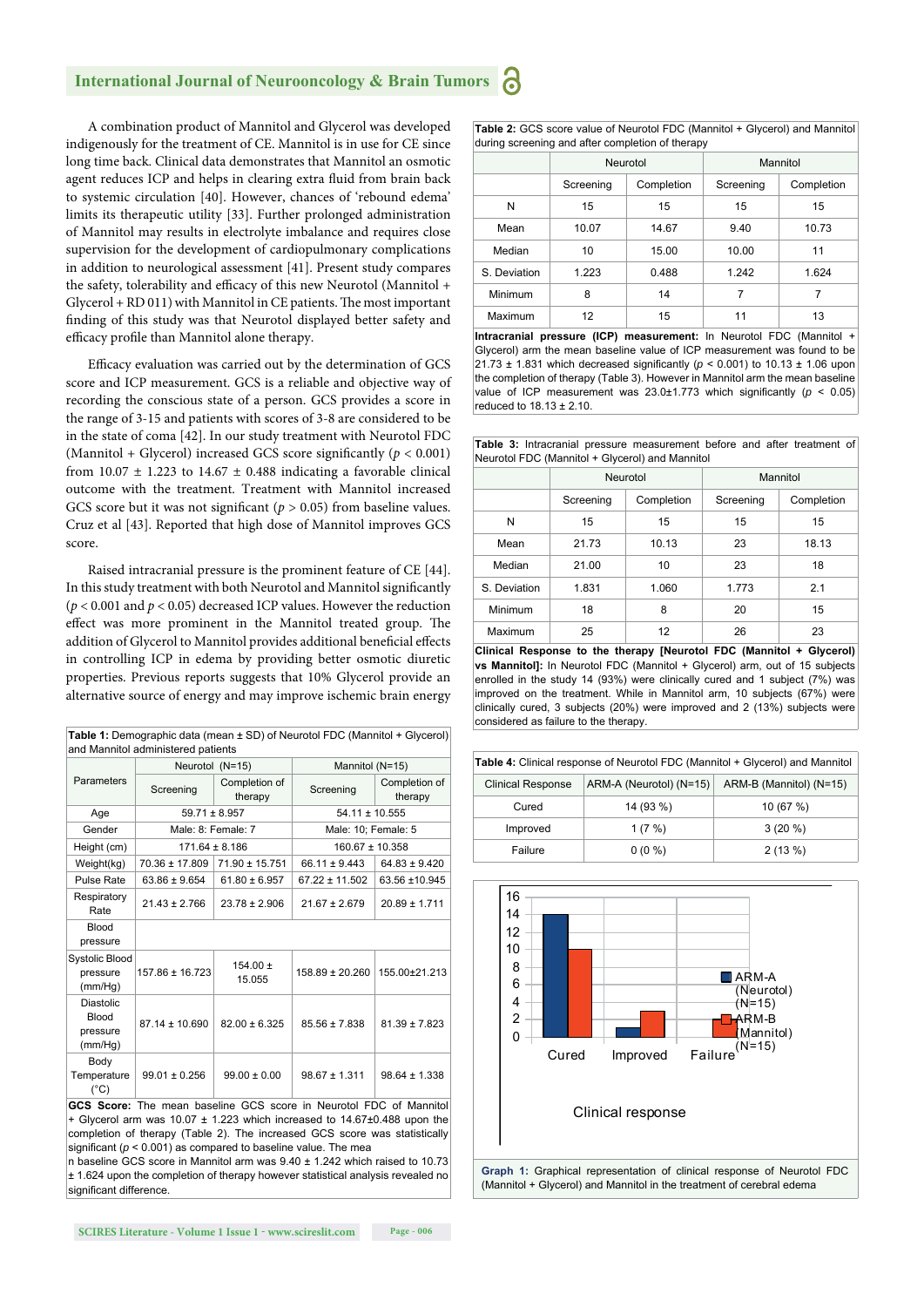metabolism. In conformance with previous reports our data indicate superior outcome after Neurotol FDC (Mannitol + Glycerol) therapy as compared to Mannitol and inclusion of Glycerol to Mannitol may be responsible for the observed effects.

In this study clinical response to both therapies were evaluated and Neurotol FDC (Mannitol + Glycerol) cured 14 subjects as compared to 10 of Mannitol. Safety profile was assessed by analysis of adverse events based on severity of AEs and on relationship with drugs. Neurotol FDC (Mannitol + Glycerol) treatment displayed lesser AEs [5] as compared to Mannitol [9] and showed safer profile for this therapy. However no severe AE was reported during the course of therapy.

#### **CONCLUSION**

In conclusion, Neurotol FDC (Mannitol + Glycerol) treatment showed better safety, tolerability and efficacy profile than Mannitol treatment. Neurotol FDC (Mannitol + Glycerol) rapidly enters the Cerebrospinal Fluid (C.S.F.) and brain compartments and favorably affects the stroke process. The prime mechanisms may be by promoting redistribution of cerebral blood flow with increase in regional cerebral blood flow and blood volume in ischemic brain and reducing focal cerebral edema [9,35]. Inclusion of Glycerol with Mannitol may be responsible for the observed beneficial effects. However more studies are required to confirm our findings.

Neurotol exerts neuroprotection by combined mechanisms of osmotic activity, free radical scavenging potential and NMDA and calcium channel blockage. It also has hemodynamic stability, membrane stabilization properties as well as anti-inflammatory properties to provide the utmost required neuroprotection during brain injury.

In a 28 days sub-acute toxicity studies, Neurotol was found not to be associated with any serious adverse effects and is safe therapeutic choice for Intra Cranial Pressure (ICP) reduction. In another study, Neurotol was assessed for its activity on xanthine oxidase, adenylate kinase and Malondialdehyde levels in alcohol induced ischemic rat's model. A significant decrease was observed in neurotol treated group suggesting that it has better free radical scavenging activity than competitor products.

In another study the container closure system for neurotol was also found advantageous over its competitors. Neurotol is packed in glass container and it has distinctive advantage over the competitor products that are packed in plastic containers. The plastic containers significantly increase the leachable and extractible profile of the formulations. These leachables and extractibles are harmful to the biological milieu.

Thus, Neurotol has better safety and efficacy and is a drug of choice for physicians requiring glycerol based neurotherapeutics.

#### **REFERENCES**

- 1. Wijdicks E.F.M. The practice of emergency and critical care neurology. 2013. Oxford University Press. DOI: 10.1093/med/9780195394023.001.0001. https://goo.gl/9ggiFZ
- 2. Schanne FA, Gupta RK, Stanton PK. 31P- NMR study of transient ischemia in rat hip- pocampal slices in vitro. Biochim Biophys Acta. 1993; 1158: 257–263. https://goo.gl/a6abz5
- 3. Xiong Y, Mahmood A, Chopp M. Emerging treatments for traumatic brain injury. Expert Opinion on Emerg in Drugs. 2009; 14: 67-84.

https://goo.gl/qTy2GH

- 4. Jain KK. Neuroprotection in traumatic brain injury. Drug Discov Today. 2008; 13: 1082-1089. https://goo.gl/wK8ZR4
- 5. Chi OZ, Pollak P, Weiss HR. Effect of magnesium sulphate and nifedipine on regional ceebral blood flow during middle cerebral artery ligation in the rat. Arch Intpharmacodyn Ther. 1990; 304: 196-205. https://goo.gl/PdwLj8
- 6. Westermeier T, Stetter T, Vince GH, Pham M, Tejon JP, Eriskat J, et al. Prophylactic intravenous magnesium sulfate for treatment of aneurysmal subarachnoid hemorrhage: A randomized, placebo-controlled, clinical study. Crit Care Med 2010; 38: 1284-1290. https://goo.gl/WbHeCB
- 7. Marinov MB, Harbaugh KS, Hoopes PI, Pikus HJ, Harburgh RE. Neuroprotective effect of preischemiaintraarterial magnesium sulphate in reversible focal cerebral ischemia. J.Neurosurg. 1996; 85: 117-124. https://goo.gl/p2ja6J
- 8. Izumi Y, Roussel S, Pinard E, Seylaz J. Reduction of infarct volume by magnesium after middle cerebral artery occlusion inrats. J cereb blood Flow Metab. 1991; 11: 1025-1030. https://goo.gl/gvuVCo
- 9. Tamta A, Chaudhary M, Sehgal R. A 28-Days Sub-Acute Toxicity Study in Swiss Albino Mice to Evaluate Toxicity Profile of Neurotol Plus (Mannitol and Glycerol Combination). Int J Biomed Sci. 2009; 5: 428-433. https://goo.gl/tp3EYK
- 10. Peruche B, Krieglstein J. Mechanisms of drug actions against neuronal damage caused by ischemia-An overview. Prog Neu- ropsychopharmacolBiol Psychiatry 1993; 17: 21–70
- 11. Nowak L, Bregestovski P, Ascher P, Herbet A, Prochiantz A. Magnesium gates glutamate-activated channels in mouse central neurones. Nature. 1984; 307: 462– 465. https://goo.gl/pgQtKZ
- 12. Kristal BS, Dubinsky JM. Mitochondrial per-meability transition in the central nervous system: Induction by calcium cycling- dependent and -independent pathways. J Neurochem. 1997; 69: 524 –538
- 13. Harrison NL, Simmonds MA. Quantitative studies on some antagonists of NMDA in slices of rat cerebral cortex. Br J Pharmacol. 1985; 84: 381-391. https://goo.gl/upSA3A
- 14. Lin JY, Chung SY, Lin MC, Cheng FC. Effects of magnesium sulfate on energy metabolites and glutamate in the cortex during focal cerebral ischemia and reperfusion in the gerbil monitored by a dual-probe microdialysis technique. Life Sci. 2002; 71: 803-811. https://goo.gl/c5hhQn
- 15. Kemp PA, Gardiner SM, Bennett T, Rubin PC. Magnesiumsulphate reverses the carotid vasoconstriction caused by endothelin-1, angiotensin-II and neuropeptide-Y, but not that caused by N (G)-nitro-L-arginine methyl ester in consiciousrats. Clinical sci.1993; 85:175-181. https://goo.gl/JGqHs9
- 16. Alborch E, Salom JB, Pearles AJ, Torregrosa G, Miranda FJ, Alabadi JA, et al. Comparison of anticonstrictor action of dihydropyridines and Mg in isolated human cerebral arteries. Eu J Pharmacol.1992; 229: 83-89. https://goo.gl/HfgYKS
- 17. Huang QF et al., Role of excitatory amino acids in ergulation of rat pialmicrovasculature. Am. J Physiol. 1994; 266: 158-163.
- 18. Byts N, Siren AL. Erythropoietin: a multimodal neuroprotective agent. Experimental & Translational Stroke Medicine. 2009: 1: 4 https://goo.gl/znJRhC
- 19. Ustün ME, Duman A, Oğun CO, Vatansev H, Ak A. Effects of nimodipine and magnesium sulfate on endogenous antioxidant levels in brain tissue after experimental head trauma. J Neurosurg Anesthesiol. 2001; 13: 227-32. https://goo.gl/7jNgXB
- 20. Sahota P, Savitz SI. Investigational therapies for ischemic stroke: neuroprotection and neurorecovery. Neurotherap 2011; 8: 434-451. https://goo.gl/2TyZFK
- 21. Bach A, Clausen BH, Moller M, Vestergard B, Chin CN, Round A, et al. A high-affinity, dimeric inhibitor of PSD-95 bivalently interacts with PDZ1-2 and protects against ischemic brain damage. Proc Natl AcadSci U S A. 2012; 109: 3317-3322. https://goo.gl/1a5i7X
- 22. Naliya S, Gliyazova NS, Huh EY, Ibeanu GC. A novel phenoxy thiophene sulphonamide molecule protects against glutamate evoked oxidative